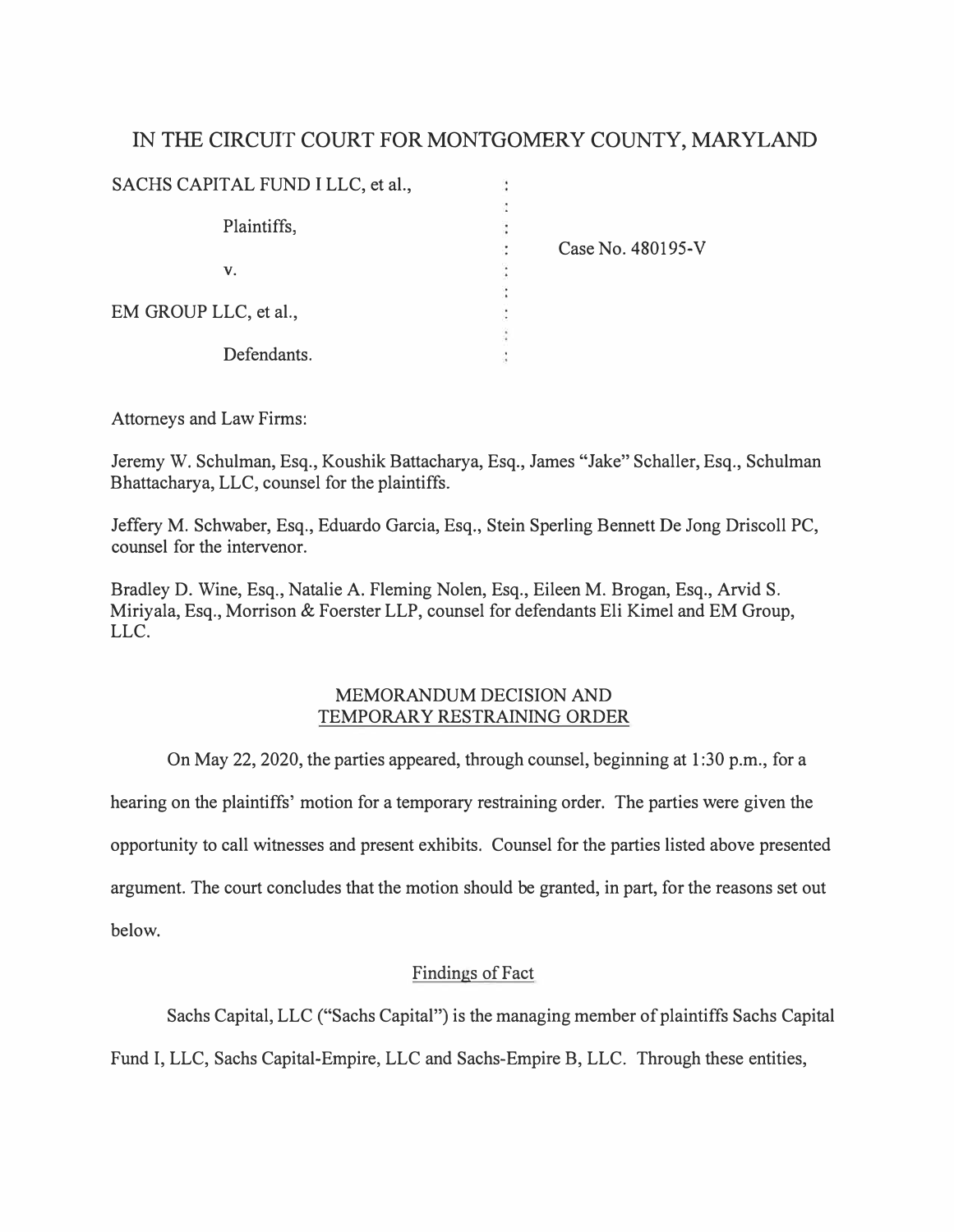Sachs Capital alleges that it has invested some \$31 million in a private company, Empire Petroleum Partners, LLC ("Empire Petroleum"). Empire Petroleum distributes major motor fuel brands (i.e., British Petroleum, Chevron, Citgo, Conoco, Exxon, Texaco, Shell, Mobil), in the Mid-Atlantic, Southeast, Southwest and the Midwest. Empire Petroleum also operates or supplies fuel to more than 80 convenience stores in these regions.

The named plaintiffs are limited liability companies organized under the laws of Delaware, with their principal place of business in Potomac, Maryland. Sachs Capital is the managing member of each of the plaintiff entities, and Andrew Sachs is the sole member of Sachs Capital, LLC.

Defendant EM Group, LLC ("EM Group") is a limited liability company organized under the laws of Maryland, with its principal place of business in Gaithersburg, Maryland. Defendant EMSG, LLC ("EMSG") is a limited liability company organized in November 2010 under the laws of Maryland, with its principal place of business in Gaithersburg, Maryland. EM Group owns a 67% common interest in EMSG.

Defendant Eli Kimel resides in Maryland. Kimel is a representative of EM Group, LLC, and is the chief executive officer of EMSG, and a member of EMSG's board of managers. Under the operating agreement, Kimel is responsible for the day-to-day management of EMSG, subject to oversight by its board of managers. Barclay Booth, who is not named as a defendant, is a representative of EM Group, and a member of EMSG's board of managers.

The plaintiffs collectively own a 33% interest in EMSG. According to the complaint, the plaintiffs, along with EM Group, created EMSG to manage their investments in Empire Petroleum. EMSG was formed to acquire, hold and dispose of interests in Empire Petroleum through a pass-through entity called Empire Petroleum Holdings ("EPH").

 $\overline{2}$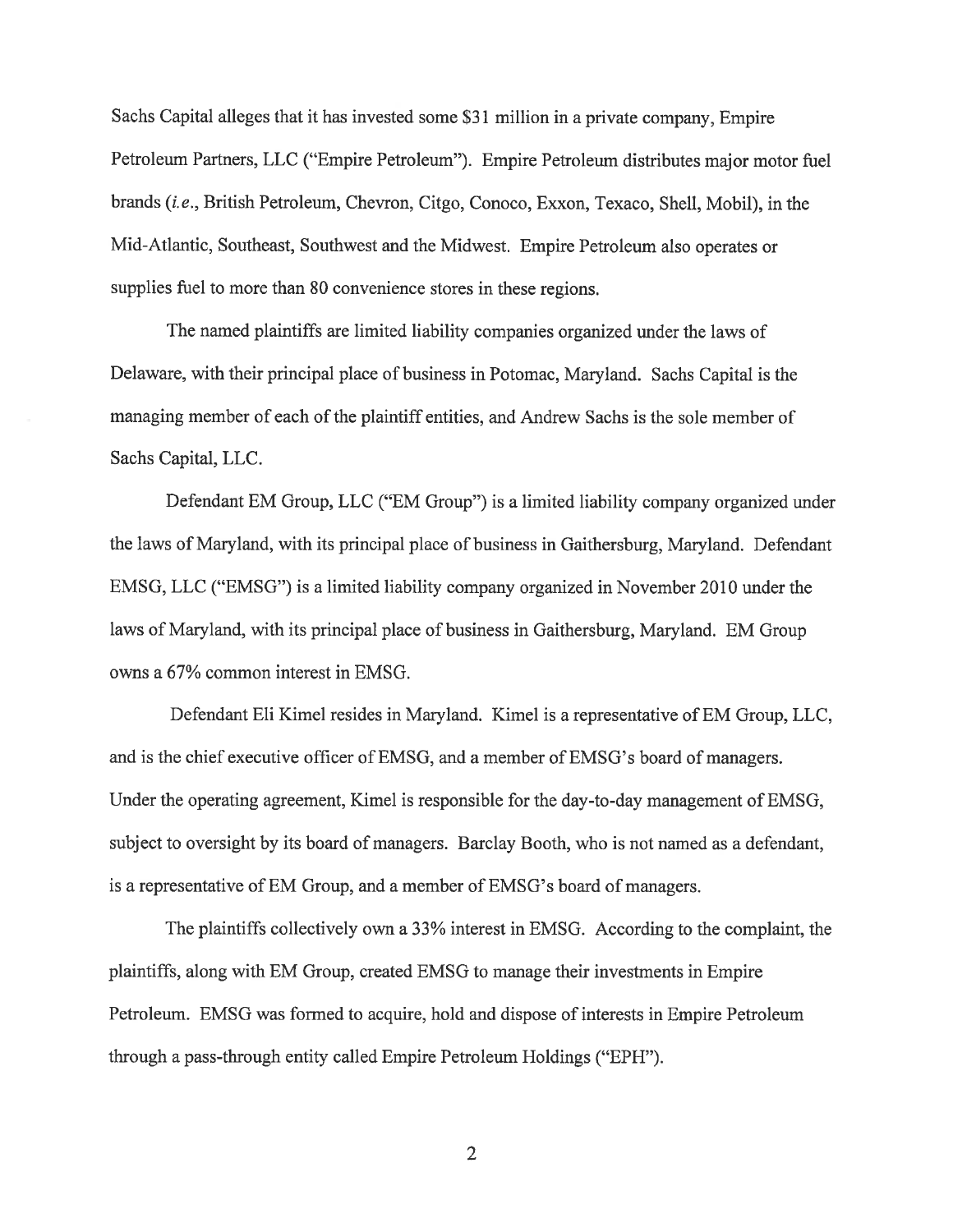According to the complaint filed on March 2, 2020, Empire Petroleum has finalized a sale of its assets to GPM Investments, LLC for \$480 million. This asset sale, it is alleged, constitutes a "liquidity event" under the operating agreement of Empire Petroleum because it is a sale or transfer of more than 50% of Empire Petroleum's assets to an entity that is not controlled by Empire Petroleum or its equity owners. Again, according to the complaint, of the \$480 million in sale proceeds, EMSG, through EPH, is expected to receive \$44 million at closing, with a potential to receive an additional \$21 million through a post-closing earn out. Defendant EM Group, it is alleged, controls the bank account that will receive the proceeds of the sale of Empire Petroleum and has at least twice sent wiring instructions which, plaintiffs contend, violate the operating agreement.

According to the first affidavit of Andrew Sachs, filed with the complaint, Kimel is dissatisfied with the "waterfall" set out in Section 2.1(e) of Exhibit C of the Third Amended and Restated Limited Liability Company Agreement of EMSG, dated December 1, 2014. (the "operating agreement").<sup>1</sup> Sachs contends that Kimel does not plan to distribute the sales proceeds in accordance with the operating agreement, which sets out a detailed plan of distribution in the event Empire Petroleum is sold to an unrelated party, such as GPM Investments, LLC.<sup>2</sup> Sachs also alleges that on April 16, 2020, Kimel sent a letter to Empire Petroleum containing wire instructions that violate the operating agreement.

According to the operating agreement "net capital proceeds" means cash available to the company after the consummation of a capital transaction or liquidity event, after the repayment

<sup>&</sup>lt;sup>1</sup> First Affidavit of Andrew Sachs, dated May 1, 2020, at ¶ 22-29.

<sup>&</sup>lt;sup>2</sup> Id. at ¶30. See Section 2.1(e) of Exhibit C to Third Amended and Restated Limited Liability Company Agreement of EMSG, LLC, dated December 1, 2014 (the "operating agreement"), attached to the complaint as Exhibit 1.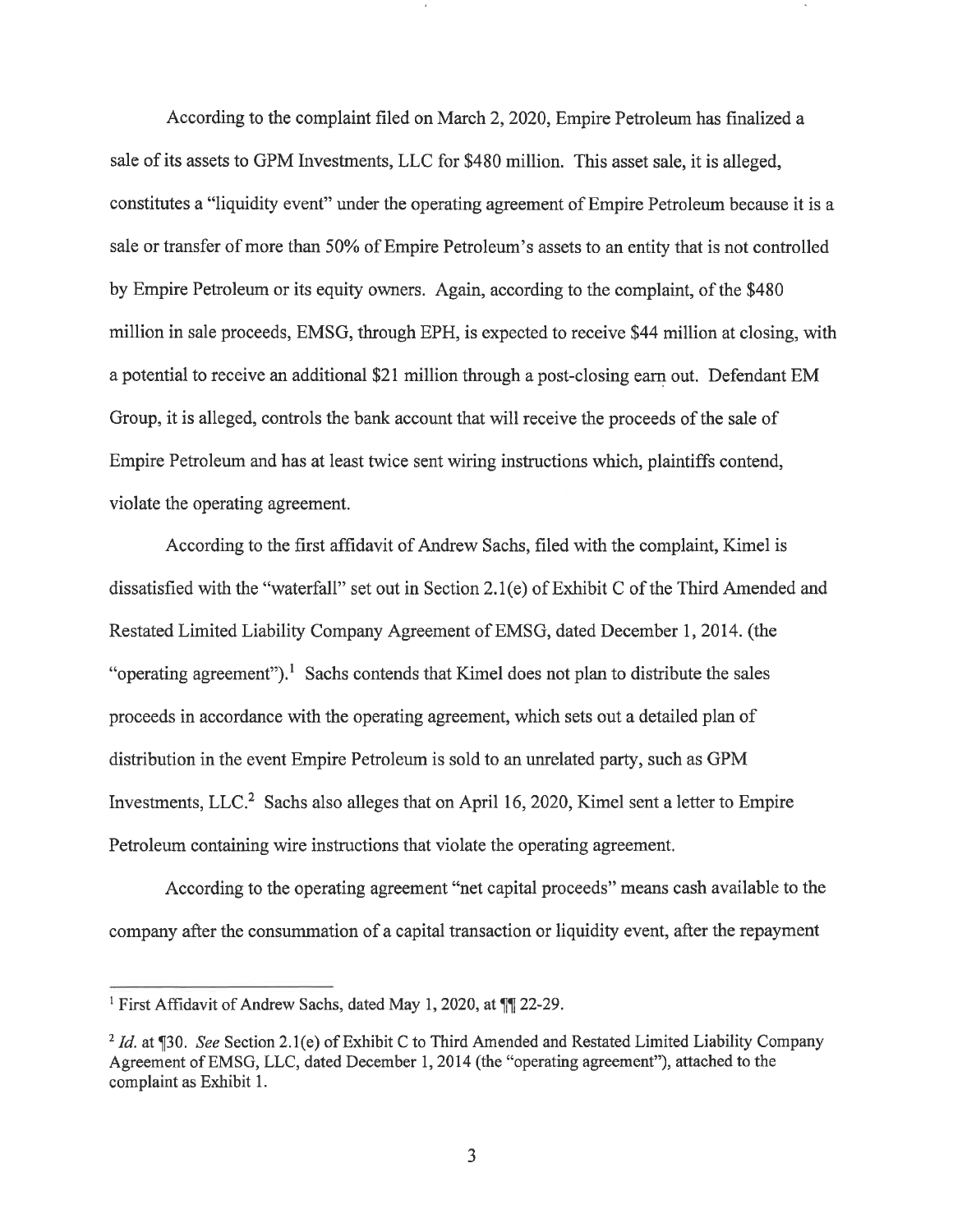of EMSG's debt.<sup>3</sup> In November 2011, TZG-Sachs-Empire, LLC ("TZG-Sachs") loaned EMSG \$17 million, which is alleged to be in default. According to the complaint, \$20,483,985 in principal, accrued interest, and fees is now owed to TZG Sachs. In addition, it is alleged that there is \$200,000 in debt it owed to Sachs Capital. TZG-Sachs has intervened as a plaintiff.

The plaintiffs contend that, after the payment of the above debt, the remainder of the funds received from the sale of Empire Petroleum will go to the Class A and Class B preferred interests, i.e., to Sachs Capital and its affiliates. They further contend that the net proceeds of the Empire Petroleum sale will be entirely depleted before funds are available for distribution to any of EMSG's common members. According to the complaint, the operating agreement makes these distributions to the preferred members mandatory, and the EM Group and Kimel have refused to make distributions in accordance with the operating agreement. The plaintiffs see this as an anticipatory repudiation.

The plaintiffs' complaint contains three (3) counts. Count I seeks a declaratory judgment requiring the defendants to distribute the proceeds from the Empire Petroleum sale in accordance with Section 2.1(e) of Exhibit C to the operating agreement, as they interpret it. Count II is a claim for anticipatory breach of contract  $(i.e.,$  the operating agreement) against defendant EM Group. Count III is a claim against Kimel individually for breach of fiduciary duty.

Unsurprisingly, EM Group and Kimel have a different view of the events in question. According to their opposing brief and supporting affidavit, this lawsuit "is indicative of yet another action in a years-long pattern of surreptitious and intimidating conduct on the part of Andrew Sachs" and the entities he controls.

<sup>&</sup>lt;sup>3</sup> Exhibit A at p. A-6 & A-7 of the operating agreement. "Net Capital Proceeds" is a specifically defined term in the operating agreement.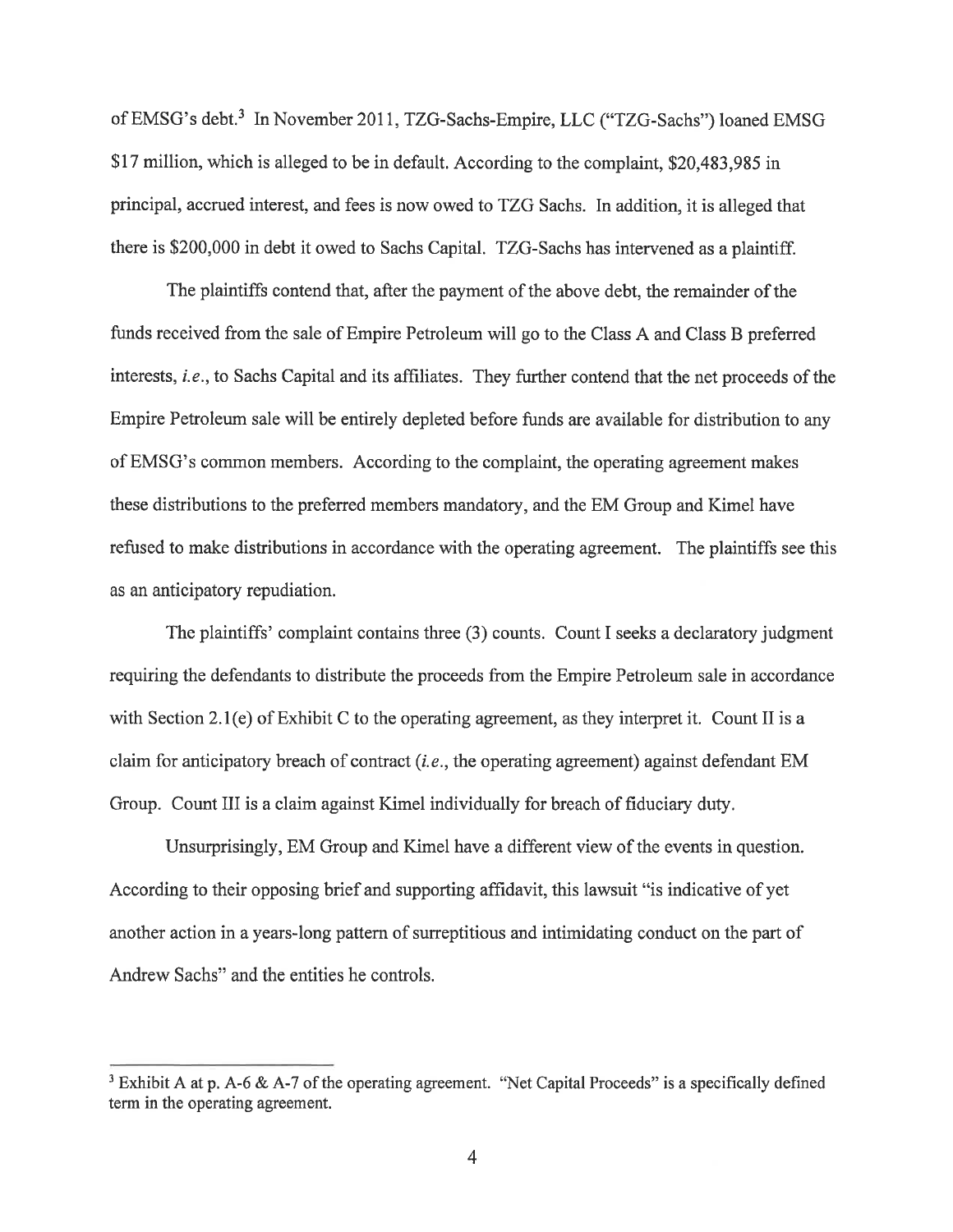Kimel and EM Group contend, first, that no sale of Empire Petroleum is imminent. They contend, second, that Andrew Sachs intentionally has excluded them from any involvement in the pending sale or the negotiations leading up to the sale. In support of these claims, they note that Sachs "abruptly" vacated EMSG's seat on the Empire Petroleum board in March 2020, and then prevented Kimel from assuming that seat, leaving EMSG without board representation and blocking EMSG from voting on any Empire Petroleum board issues. They also assert that Sachs has blocked them from gaining critical information about the sale.

According to Kimel, he did not receive an executed version of the Empire Petroleum sales agreement until April 23, 2020, and still has not received any of the exhibits to the sales agreement. He avers, based on reports he has received from various sources, that the terms of the sale recently have changed. Kimel says it may now be divided into both a liquidity event and a real estate refinancing, all to the benefit of Sachs and his entities. Kimel continues, in his affidavit: "The details of the sale will impact how proceeds from the sale are classified under the EMSG Agreement. Certain sale proceeds may qualify as EPP Liquidity funds, which would be distributed in one fashion, and other proceeds could qualify as ordinary distributions from Empire to EMSG, which would require a different treatment under the EMSG Agreement."<sup>4</sup>

In reply, the plaintiffs contend that Kimel and EM Group's opposition brief simply ignores facts and attempts to distract the court from the main issue, the interpretation of the operating agreement, as written, and how net capital proceeds are to be distributed. The plaintiffs also contend that the defendants have not explained (or really even defended) their anticipatory repudiation of that agreement. The plaintiffs also reject the assertion that the Empire Petroleum transaction has been delayed and that court intervention, therefore, is

<sup>&</sup>lt;sup>4</sup> Affidavit of Eli Kimel, dated May 19, 2020, at ¶29.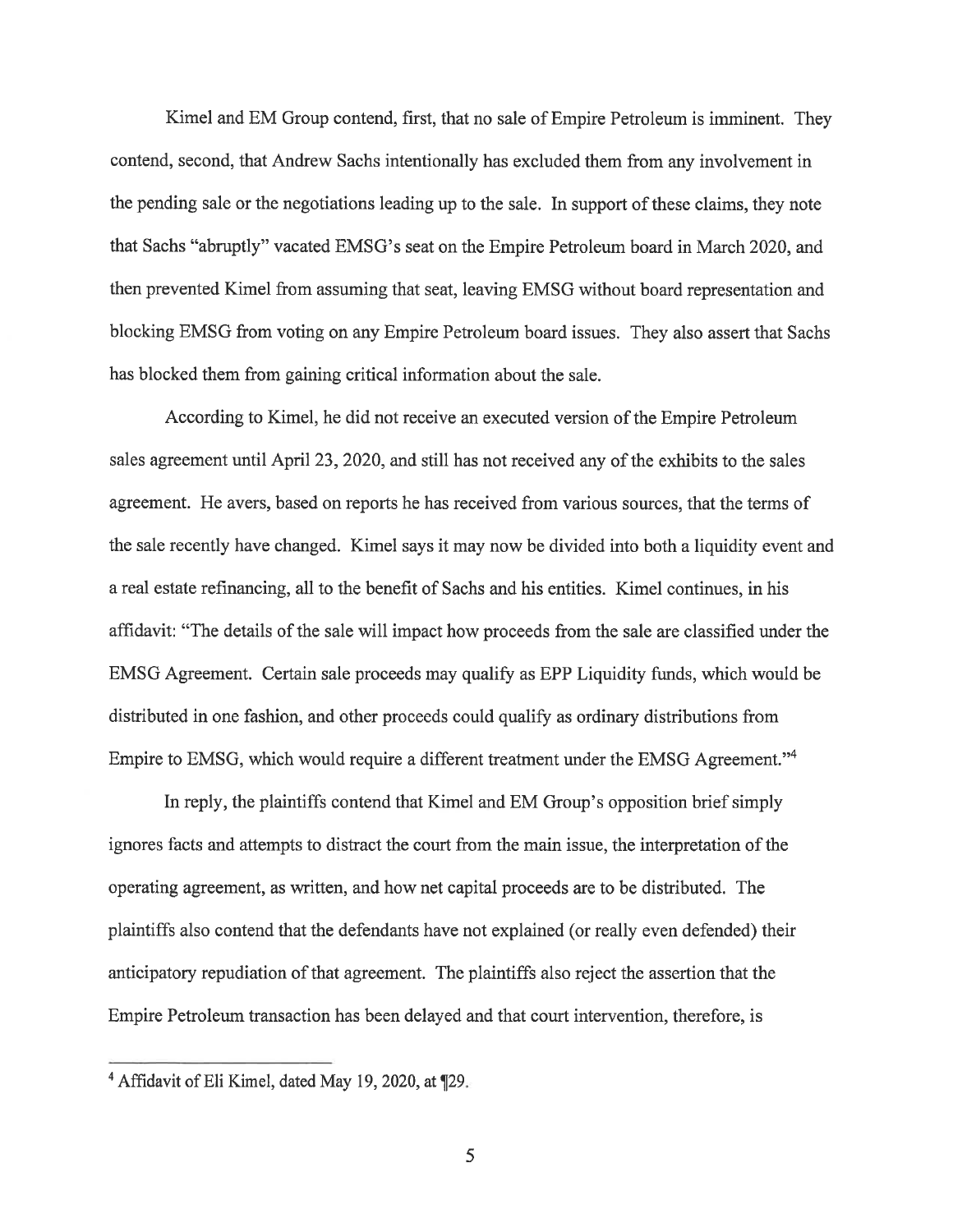unnecessary. In a second affidavit, Sachs alleges that on May 19, 2020, he participated in a conference call with members of Empire Petroleum's board, in which the board indicated that the sale "was on track and would close within four to six weeks."<sup>5</sup> They also note that Kimel, on May 14, 2020, attempted yet again to get Empire Petroleum to confirm that sales proceeds would be wired to an EMSG bank account under the control of Kimel and EM Group. This, the plaintiffs say, is further evidence of a breach of the operating agreement.

## Discussion

The plaintiffs seek a temporary restraining order and request various forms of relief, ranging from requiring the defendants to distribute all of the Empire Petroleum sales proceeds directly to them to depositing all of the proceeds from the sale into the Registry of the Court. Defendants Kimel and EM Group oppose any form of temporary restraining order. Defendant EMSG is not currently represented by any counsel because, according to Kimel, its board consists of persons or entities who are both plaintiffs and defendants in this case, and, consequently, is deadlocked.

Under Md. Rule  $15-504(a)$ , a temporary restraining order may be issued only if the moving party demonstrates that, absent the order, it will suffer "immediate, substantial and irreparable harm." The purpose of a temporary restraining order is "to maintain the status quo pending a decision as to a justiciable controversy," Harford County Educ. Ass'n v. Bd. of Educ. of Harford County, 281 Md. 547, 585 (1977), or at least until the court can conduct an adversary hearing on a preliminary injunction. Md. Rule 15-504(a) ("A temporary restraining order may be granted only if .... irreparable harm will result to the person seeking the order before a full adversary hearing can be held on the propriety of a preliminary or final injunction."); see State

<sup>&</sup>lt;sup>5</sup> Second Affidavit of Andrew Sachs, dated May 20, 2020, at ¶ 8.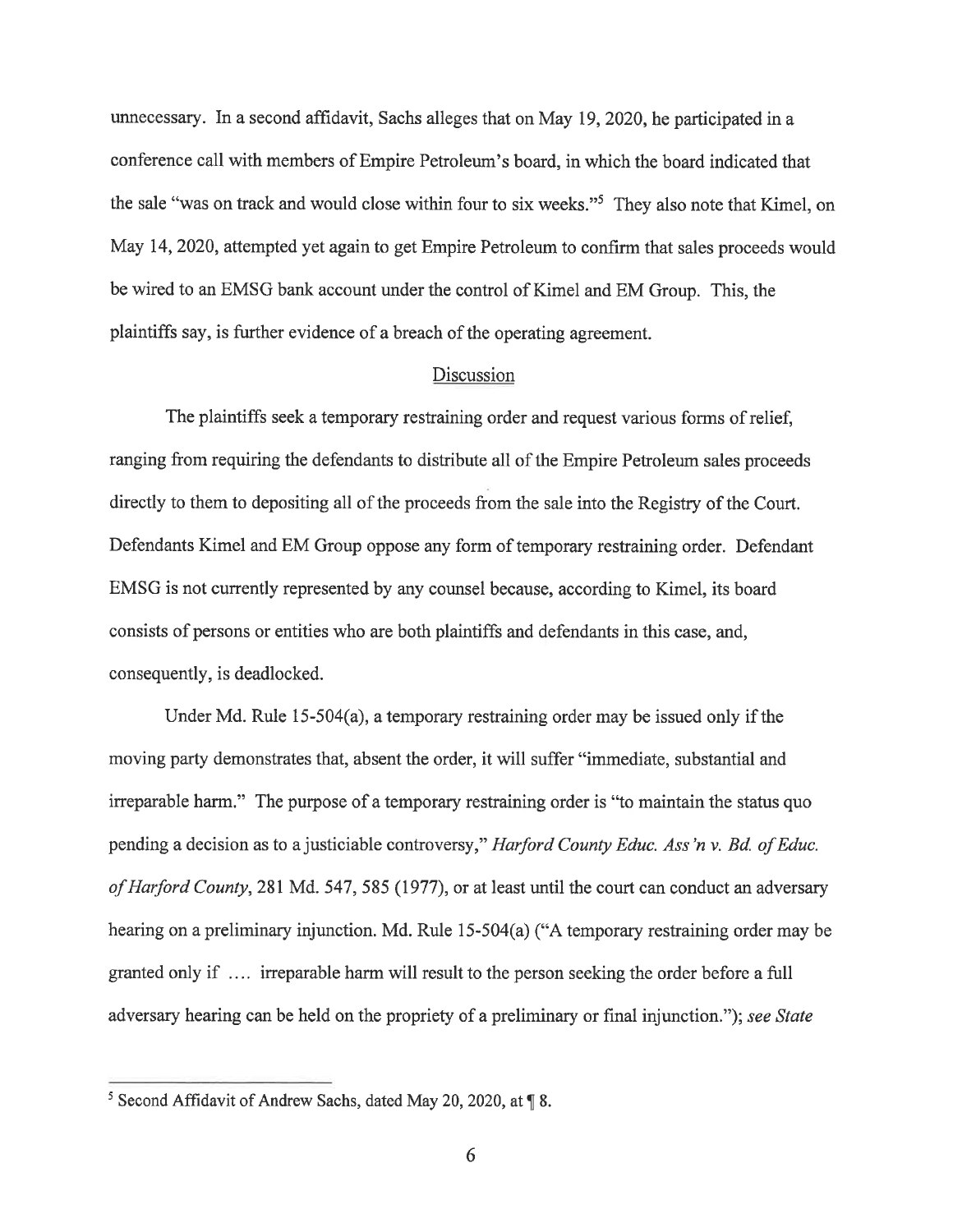Dep't v. Baltimore County, 281 Md. 548, 558 (1977)("[A] preliminary injunction will lie when it is necessary to preserve the status quo.")

In addition to the factors enumerated in Md. Rule  $15-504(a)$ , the Court of Appeals has determined that an applicant for a temporary restraining order also must satisfy the traditional, common law, four-factor test for the issuance of a preliminary injunction. Fuller v. Republican Central Committee, 444 Md. 613, 635-36 (2015). Those four factors are:

1. The likelihood that the plaintiff will succeed on the merits;

2. The "balance of convenience" of the parties, which is whether greater injury would result from the issuance of the injunction than from its denial;

3. Whether plaintiff will suffer irreparable injury if the injunction is denied; and

4. The public interest.

Dep't of Transportation v. Armacost, 299 Md. 392, 404-05 (1984). The burden of proof and persuasion at all times is on the party seeking the injunction. Eastside Vend Distributors, Inc. v. Pepsi Bottling Group, Inc., 396 Md. 219, 241 (2006). And, in all cases, the decision to grant a temporary restraining order is discretionary. Lamone v. Schlakman, 451 Md. 468, 479 (2017).

The common law, four-factor test is not formulaic. There is no specific order in which to consider the factors or the weight each factor will have in a particular case, especially absent an injunction's effect on a governmental party. See Fogle v. H & G Restaurant, Inc., 337 Md. 441, 456 (1995). Further, the four-factor test is not akin to proving the elements of a tort. "The four factors are simply that, *factors*, designed to guide trial judges in deciding whether [a temporary restraining order] should be issued." DMF Leasing, Inc. v. Budget Rent-A-Car of Maryland, Inc., 161 Md. App. 640, 648 (2005) (emphasis in original). The Court of Appeals recently has noted,

 $\overline{7}$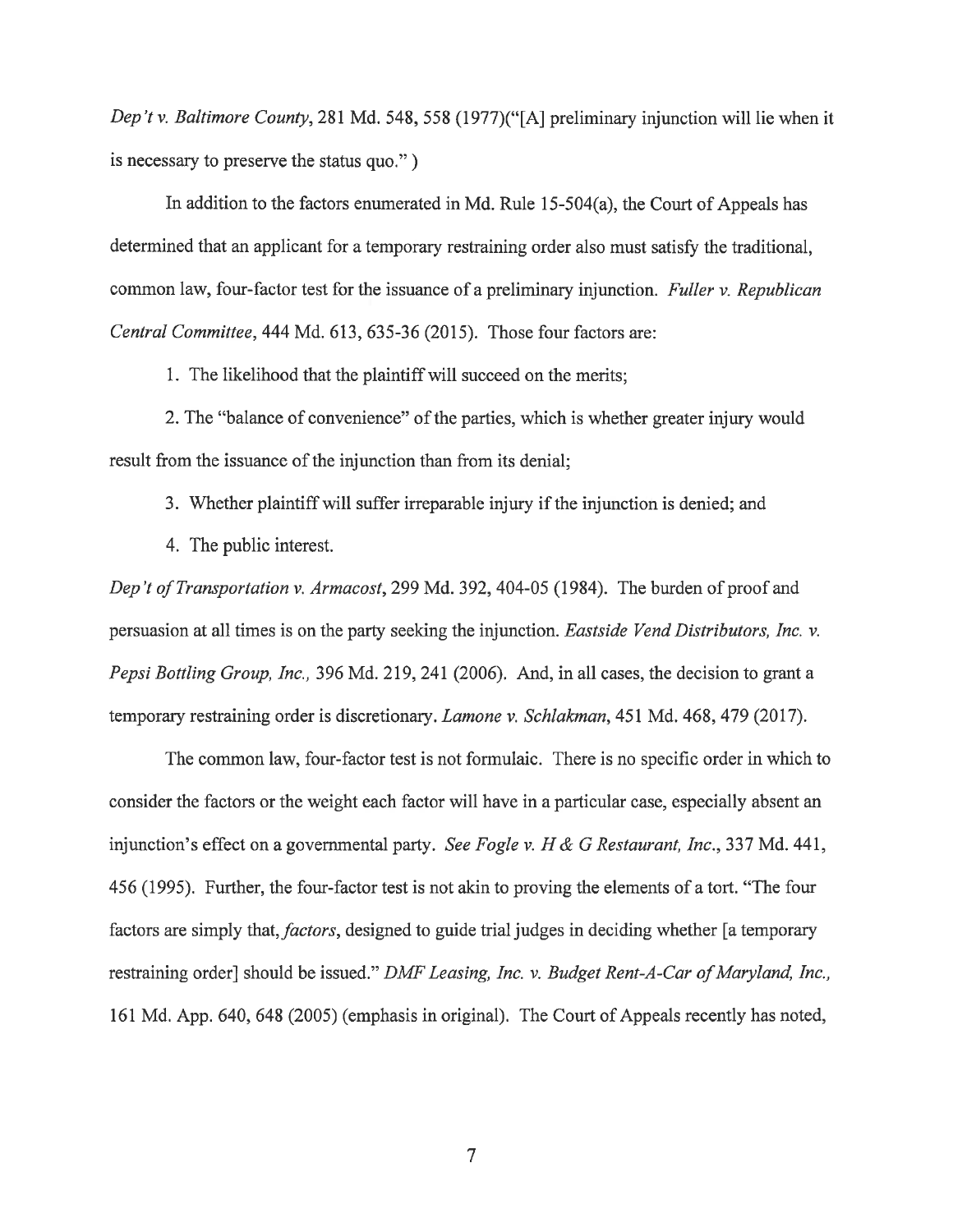however, that, ordinarily the first and the third factors "are generally considered to be the most significant." Ademiluyi v. Egbuonu, 466 Md. 80, 114-15 (2019).

The heart of any limited liability company is the operating agreement. Md. Corps.  $\&$ Assns. Art., § 4A-402 (2014 Rep. vol). The operating agreement ordinarily controls all matters relating to internal governance, financial matters and the rights of the members of the entity. Under Maryland's Limited Liability Company Act, the State's policy "is to give the maximum effect to the principles of freedom of contract and to the enforceability of operating agreements." Md. Corps. & Assns. Art., §4A-102(a).<sup>6</sup> As is the case in Delaware, Maryland generally adheres to freedom of contract principles when interpreting operating agreements. Wasserman v. Kay, 197 Md. App. 586, 616 (2011); see Elf Atochem North America, Inc. v. Jaffari, 727 A.2d 286, 291-92 (1999). Under most circumstances ordinary principles of contract interpretation apply, and the court looks to the operating agreement of the entity to both determine rights and obligations, and whether any default duties have been modified. See Fisk Ventures, LLC v. Segal, 2008 WL 1961156, at \*1 (Del. Ch. May 7, 2008) (observing that "[c] ontractual language defines the scope, structure, and personality of limited liability companies.")

Managing members owe common law fiduciary duties to the limited liability company and to the other members. However, under Md. Corps. & Assns. Art.,  $\S$  4A-402(a), "members may enter into an operating agreement to regulate or establish any aspect of the affairs of the limited liability company or the relations of its members." This provision indicates "that provisions" within operating agreements could alter existing duties or create other duties that would not

<sup>&</sup>lt;sup>6</sup> This provision is nearly identical to the corresponding section of the Delaware limited liability company statute. 6 Del. § 18-1101(b). See M. Steele, Judicial Scrutiny of Fiduciary Duties in Delaware Limited Partnerships and Limited Liability Companies, 32 DEL. J. CORP. L. (2007). As a consequence, Delaware cases can be persuasive authority in this context. *Oliveira v. Sugarman*, 226 Md. App. 524, 538 n.10 (2016), aff'd, 451 Md. 208 (2017).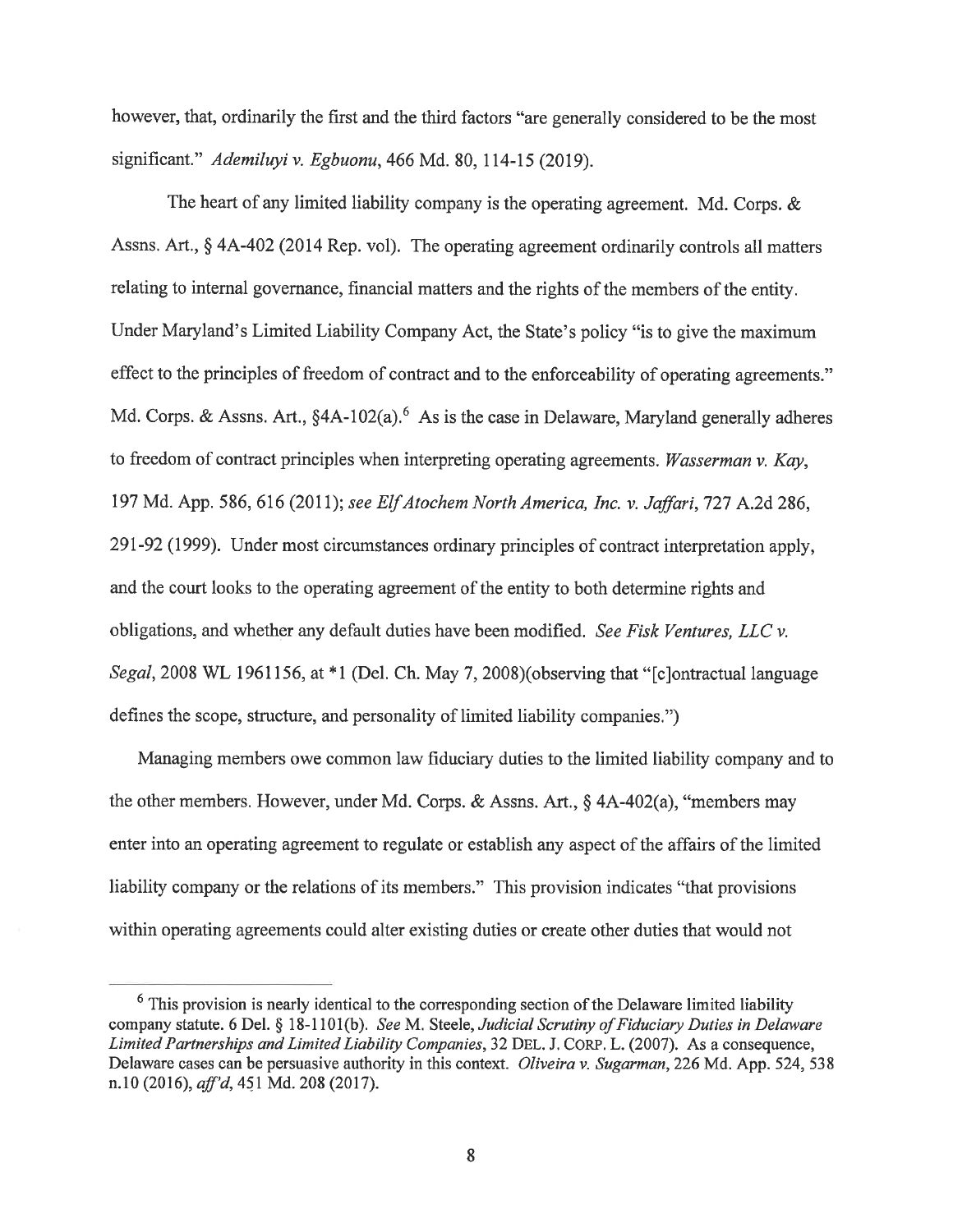otherwise exist." Wasserman, 197 Md. App. at 616. Nonetheless, absent clear language in the operating agreement, the courts will be reluctant to relieve members of their common law fiduciary duties, even those who are remote or indirect controllers. Feeley v. NHAOCG, LLC, 62 A.3d 649, 660-65 (Del. Ch. 2012); see AW Power Holdings, LLC v. FirstLight Waterbury Holdings, LLC, 2015 WL 897785 (Conn. Super., Feb. 17, 2015). Both Kimel and Sachs may be such controllers owing fiduciary as well as contractual obligations, but it is not necessary to decide such matters at this juncture. See 77 Charters, Inc. v. Gould, C.A. No. 2019-0127-JRS, 2020 WL 2520272 (Del. Ch. May 18, 2020)(containing a thorough analysis of In re USACafes, L.P. Litigation, 600 A.2d 43 (Del. Ch. 1991) and its progeny).

Of particular relevance to this case, as the plaintiffs point out in their motion, is Section 4A-402(d)(1) of the Corporations and Associations Article.<sup>7</sup> That provision of the Maryland Limited Liability Company Act states: "A court may enforce an operating agreement by injunction or by granting such other relief which the court in its discretion determines to be fair and appropriate in the circumstances." (emphasis added).

This provision has not received significant appellate attention in Maryland. Yet, it is an express statutory grant of power for the court to act to protect the integrity of an operating agreement and to enforce a contracting party's reasonable expectations. This court concludes that under Maryland law, a court of equity has available to it, in addition to common law injunctive powers, the same panoply of remedies and options it would have if the defendant were a corporation, rather than an alternative entity like a limited liability company. See Bontempo v. Lare, 444 Md. 344, 368-70 (2015)(holding that Maryland courts are not limited to the statutory remedy of dissolution when devising a remedy for stockholder oppression). The reasons are at least, two-fold. First, the terms of an operating agreement may be enforced by a court of equity

<sup>&</sup>lt;sup>7</sup> Plaintiffs' Motion for a Temporary Restraining Order and Preliminary Injunction at p. 17.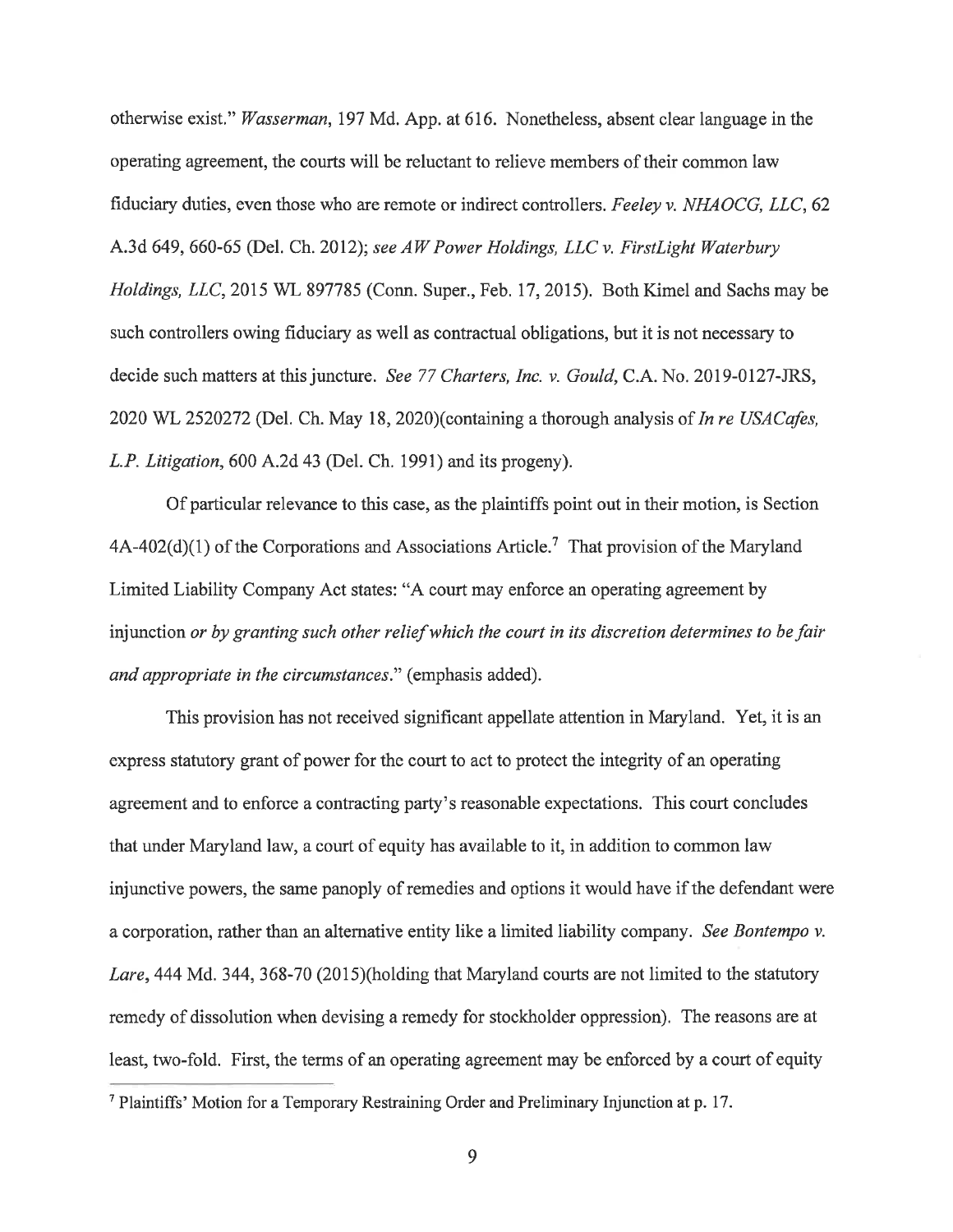by injunction or other remedy under the statute. Second, although Maryland's appellate courts have not spoken directly to this question, leading commentators have endorsed the notion that courts of equity may apply close corporation-type oppression remedies to limited liability companies even absent an express grant of statutory authority. See, e.g., O'Neal & Thompson, OPPRESSION OF MINORITY SHAREHOLDERS AND LLC MEMBERS § 7:24 (May 2020 update); D. Kleinberger & C. Bishop, The Next Generation: The Revised Uniform Limited Liability Company Act, 62 BUS, LAW, 515, 535-39 (2007). In this context, the purpose of the remedy simply is to protect the arrangements the members have chosen for themselves, not to restructure the arrangement under the judicial guise of safeguarding it.

Importantly, in this case, the operating agreement itself anticipates the court's exercise of authority under Section  $4A-402(d)(1)$  of the Corporations & Associations Article. Section 12.13(a) of the operating agreement expressly provides, among other remedies, that any "nonbreaching party will be entitled to seek injunctive relief to prevent breaches of this Agreement and specifically to enforce the terms and provisions hereof in any action in any court of the United States or any state thereof having jurisdiction."<sup>8</sup> In short, the parties to the EMSG operating agreement have themselves embraced Section  $4A-402(d)(1)$  and reserved the right to seek court intervention through equitable remedies. See IHG Management (Maryland) LLC v. West 44th Street Hotel LLC, 81 N.Y.S.3d 401 (N.Y. App Div. 2018) (applying Maryland law and affirming issuance of a preliminary injunction prohibiting the defendant from terminating a management agreement). Taken together, the statute and the operating agreement provide a source of authority under which the court may act.

<sup>&</sup>lt;sup>8</sup> Operating Agreement at p. 30.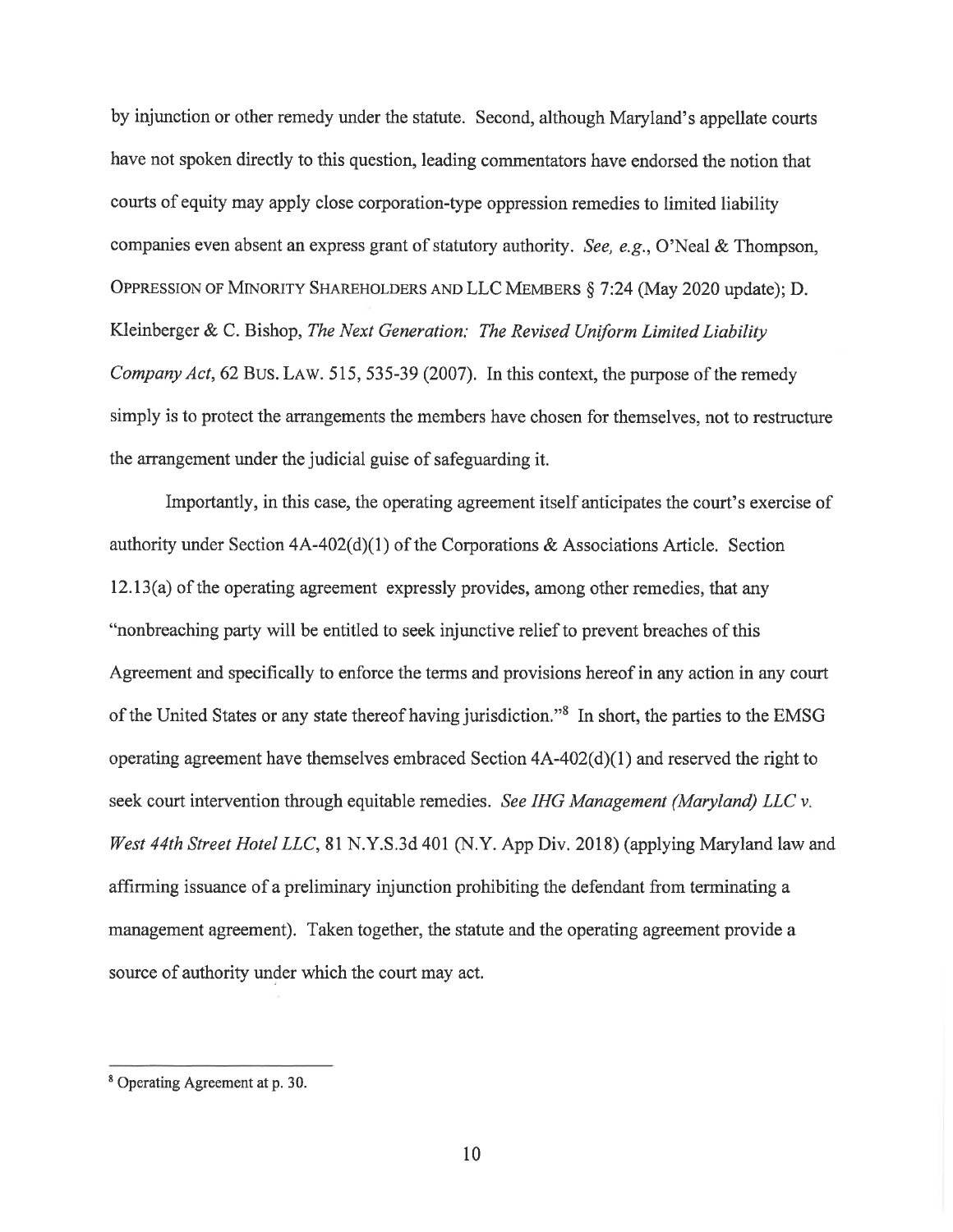Likelihood of success on the merits is measured by whether the plaintiffs' claims in the instant litigation have a realistic chance of being resolved in their favor. Ehrlich v. Perez, 394 Md. 691, 708 (2006). Here, the operating agreement sets forth a plan of distribution in the event of a sale of Empire Petroleum, which is the very transaction before the court. What is in dispute, however, is the exact nature of the sale and the precise disposition of the expected proceeds under the operating agreement. In this case, the plaintiffs have made a strong showing that at least part of the funds from the sale of Empire Petroleum to GPM Investments, LLC likely is a "liquidity event" under the operating agreement and that some, if not all, of the net proceeds (after the payment of debt) must be distributed to EMSG's preferred members before any payments are made to members holding common interests. Further, they have shown, a high likelihood that all entity debt must be repaid before distributions to either preferred or common member interests. Yet, given the conflicting (and incomplete) information the court has received to date, it is impossible at this juncture to determine or approve a plan of distribution.

The plaintiffs also have alleged sufficient non-monetary injury resulting from the defendants' conduct. The describe in their motion substantial reputational injury. They note: "As private investment organizations that pride themselves on timely returning investments – and that are judges on the security and return they provide their investors – any sort of delay in paying back those who invested in Empire will significantly damage Plaintiffs' standing in the world of private investment and venture capital."<sup>9</sup> Irreparable injury exists when damages include harm to reputation, goodwill and customer relationships. In re Shawe & Etling LLC, 2015 WL 4874733, at \*28 (Del. Ch. August 13, 2015), aff'd, 157 A.3d 152 (Del. 2017). For that reason, "the danger of losing valuable revenue-generating relationships is a harm that may not be

<sup>&</sup>lt;sup>9</sup> Plaintiffs' Motion for a Temporary Restraining Order and Preliminary Injunction at 20.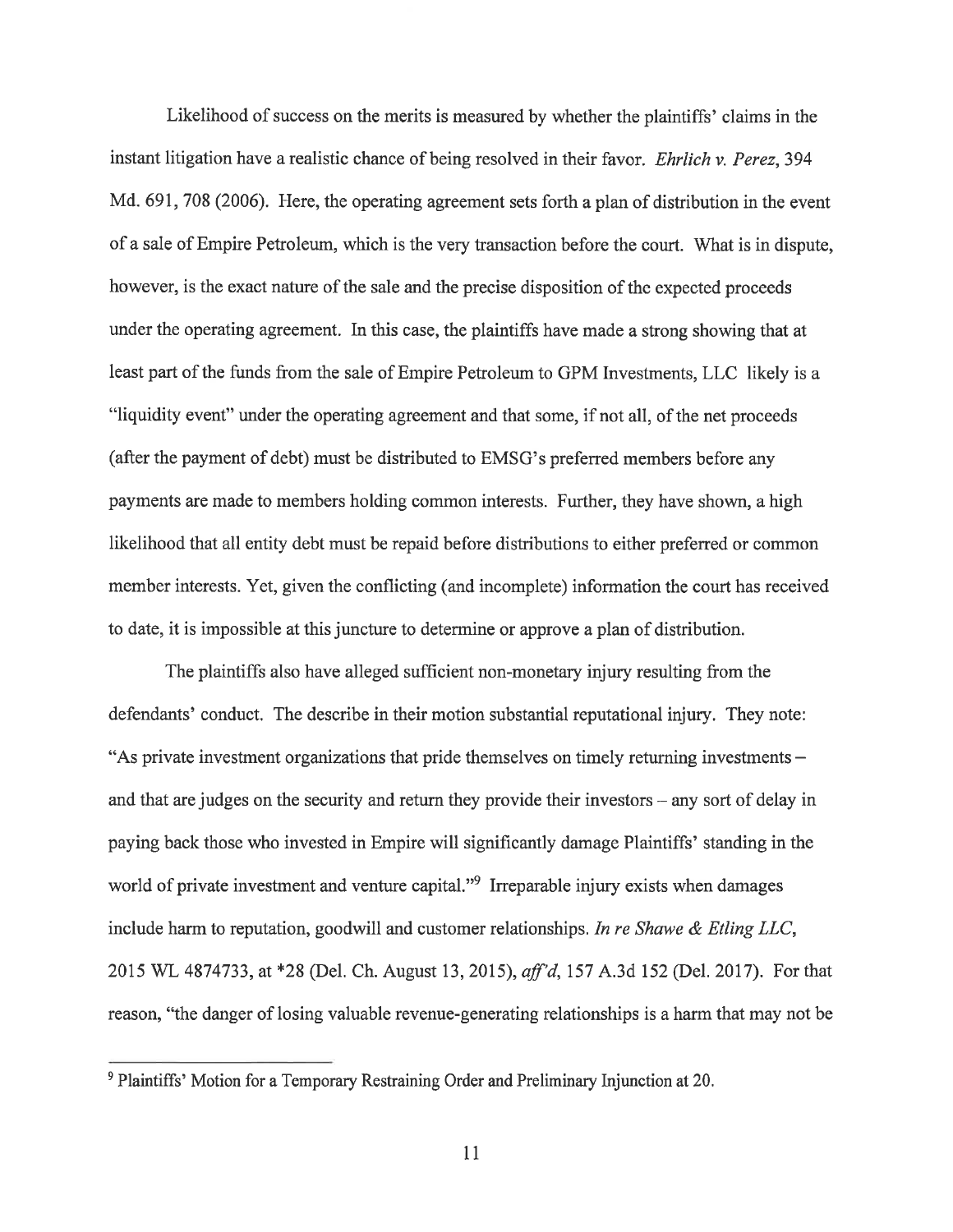compensable in any manner other than injunctive relief." CRii, LLC v. Wellness Acq. Gp., Inc., 2009 WL 2998169, at \* 13 (Del. Ch. Sept. 21, 2009). The plaintiffs cannot fulfill their promises to their investors if the funds from the Empire Petroleum transaction are not properly distributed, which constitutes irreparable harm.

Even were the plaintiffs' chances on the merits somewhat less than described above, the equities still favor court intervention,<sup>10</sup> both under the common law and under Section 4A- $402(d)(1)$  of the Corporations and Associations Article. There is, in the court's view, an immediate need both to preserve the status quo and to adjudicate the multitude of disputes between the plaintiffs, on the one hand, and the defendants, on the other hand, without risk of dissipation of such substantial funds. In the court's view, given the parties' divergent views, no money should finally change hands until the matter is clarified. The court finds that irreparable harm will result if funds of such magnitude were distributed under the operating agreement by the defendants without court supervision. While a money judgment would suffice in many cases, it would not be adequate here. Moreover, the parties in this case, pursuant to Section 12.13(a) of the operating agreement, specifically bargained for pre-judgment, equitable intervention by a court should the need arise, which the court finds that it has.

As noted, "injunctions are designed to maintain the status quo between parties during the course of litigation." *Eastside Vend*, 396 Md. at 241; see Lerner v. Lerner, 306 Md. 771, 784 (1986). A key reason to issue a temporary restraining order is to preserve the status quo until the

<sup>&</sup>lt;sup>10</sup> It is not altogether clear whether the defendants conduct amounts to an anticipatory repudiation, such that the plaintiffs would be entitled to summary judgment on this issue. See C.W. Bloomquist & Co. v. Capital Area Realty Investors Corp., 270 Md. 486, 494 (1973)("Ordinarily, in order to constitute anticipatory repudiation, there must be a definite, specific, positive, and unconditional repudiation of the contract by one of the parties to the contract."). That said, the case is not before the court on the merits and a final determination of this question can await further proceedings. Plaintiffs have sufficiently pleaded that the defendants have not agreed, and seemingly have refused, to distribute the proceeds of the Empire Petroleum transaction in accordance with the plaintiffs' reading of the operating agreement. Further, the plaintiffs have not asked for rescission, simply contract enforcement.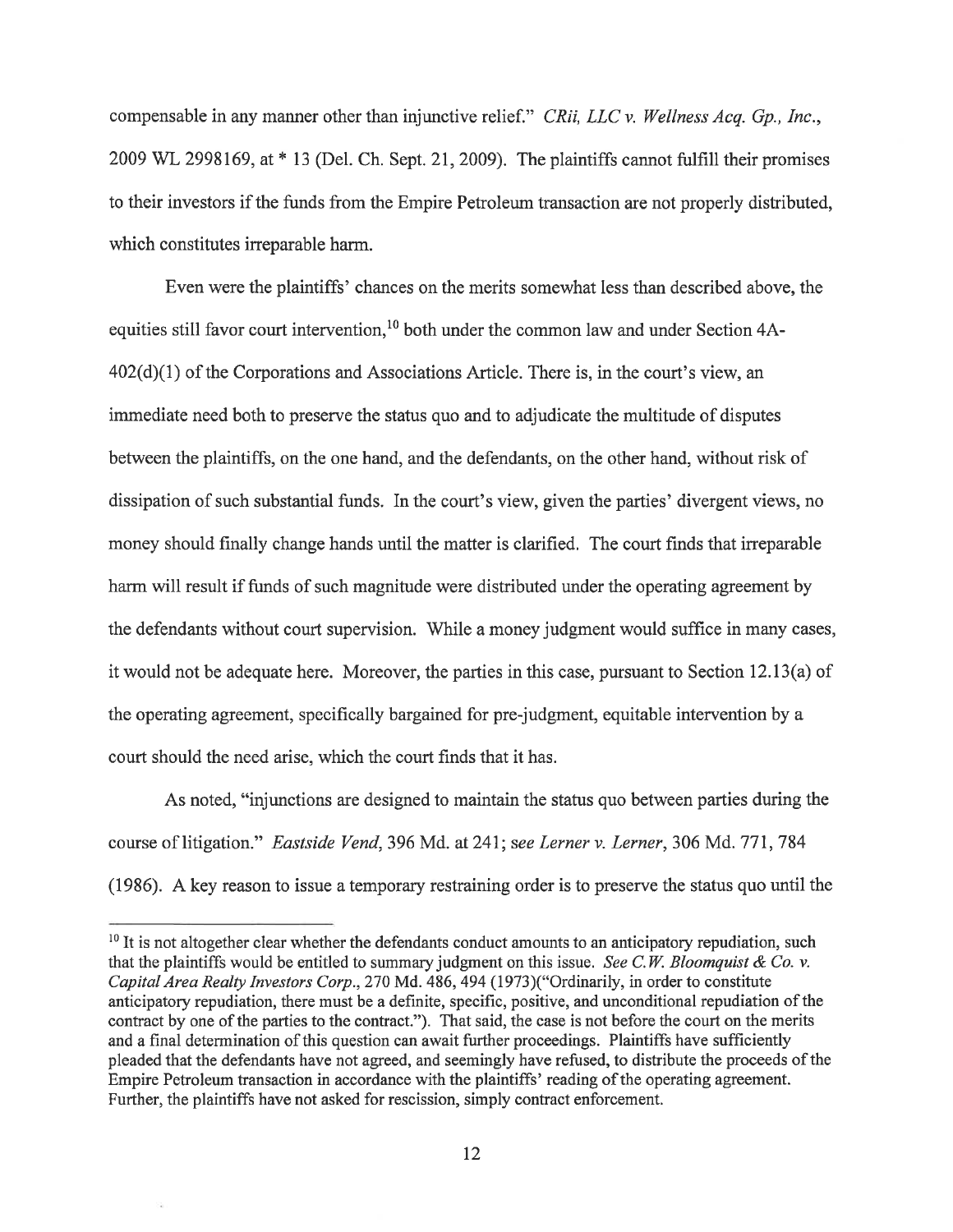court can conduct an adversary hearing on a preliminary injunction or the matter can be adjudicated on the merits. The *status quo* means the preservation or maintenance of the last actual, uncontested status of affairs that preceded the pending controversy. Maloof v. State Dept. of Env't, 136 Md. App. 682, 693 (2001); Maryland Comm'n on Human Relations v. Downey, 110 Md. App. 493, 516 (1996). The status quo in this case is that no money finally changes hands. Consequently, the destruction of the *status quo* in the absence of an injunction constitutes "irreparable injury in the context of preliminary injunctions." Lerner, 306 Md. at 791. The court finds this to be the case in the present circumstances.

The court also finds that the public interest in this case militates in favor of granting a temporary restraining order. The public policy of Maryland with respect to limited liability companies is freedom of contract. This concept has been enshrined in our law through Corps.  $\&$ Assns. Art., §4A-102(a) by the Maryland General Assembly. This freedom to organize one's financial affairs is particularly compelling when all parties to the operating agreement are sophisticated parties, as is the case here. Absent fraud, or other unusual circumstances, a contract among sophisticated parties will be enforced, as written, even if it turns out to be a bad business deal for one side or the other. It is neither the court's job, nor part of the court's function under the statute, to fix a deal which, in hindsight, is less than optimal. Yet, at this point, it remains to be determined by the court the precise nature of the deal that is to be enforced and which party, if any, has breached the operating agreement or their fiduciary obligations. Hence, the court will employ, along with traditional common law concepts, the statutory power granted by Section  $4A-402(d)(1)$  of the Corporations and Associations Article to craft interim equitable relief.

For the reasons outlined above, it is this  $22<sup>nd</sup>$  day of May, 2020, at 4:00, p.m.

13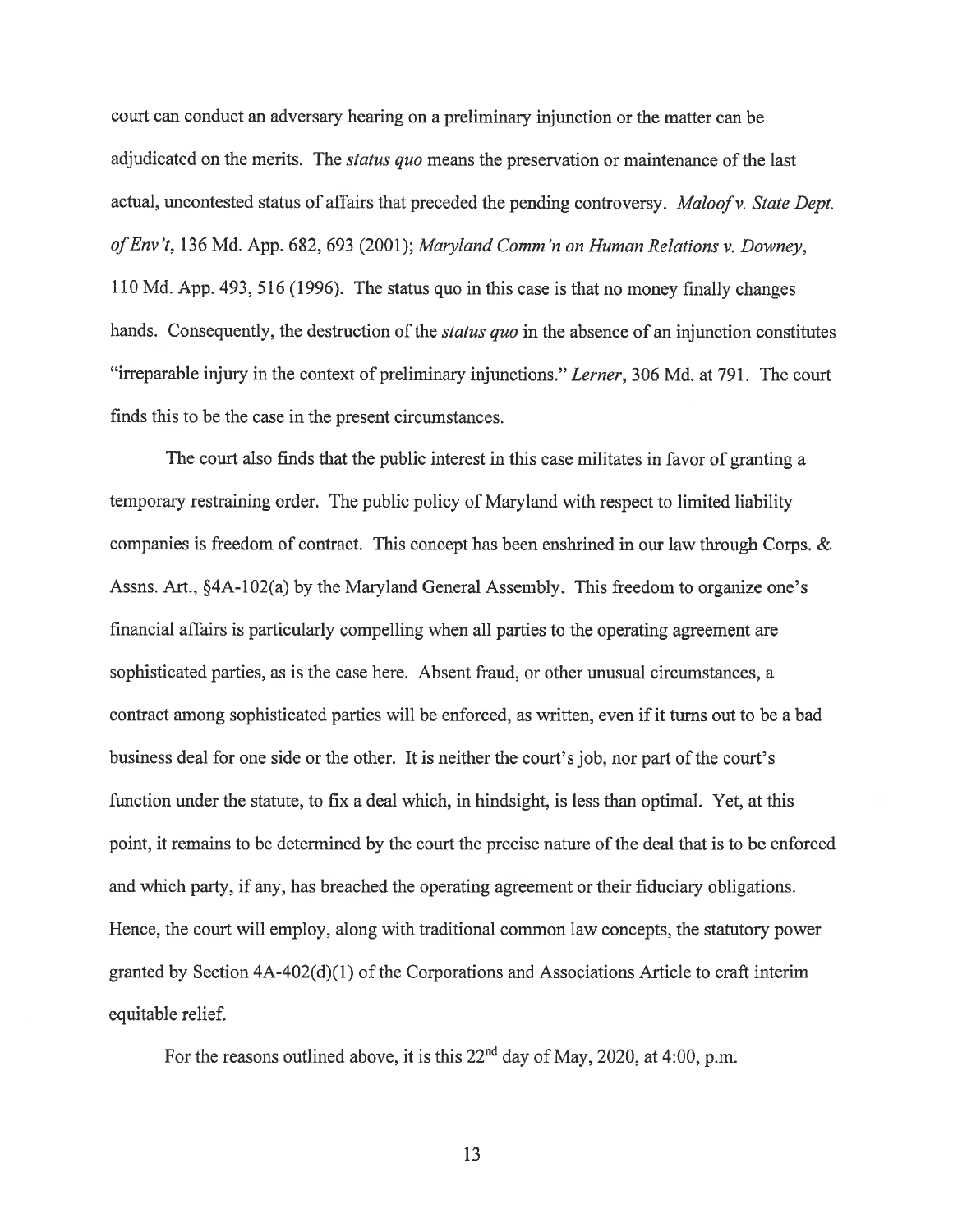ORDERED that the plaintiffs' motion for a temporary restraining order is granted, in part; and it is further

ORDERED, that defendants EM Group, LLC, EMSG, LLC and Eli Kimel, and anyone acting with them in concert or on their behalf, shall upon receipt, deposit all proceeds of the sale of Empire Petroleum Partners LLC to GPM Investments LLC, and shall also deposit any other distributions received from or in respect of Empire Petroleum Partners LLC, received from this date forward, into the Registry of the Clerk of the Circuit Court for Montgomery County, Maryland; and it is further

ORDERED, that the Honorable James R. Eyler (Ret.) is appointed Special Fiscal Agent for defendant EMSG, LLC; and it is further

ORDERED, that the Special Fiscal Agent shall examine the Empire Petroleum transaction, review and consider the EMSG operating agreement, and recommend to the parties and the court a plan of distribution of the proceeds of the Empire Petroleum transaction; and it is further

ORDERED, that counsel for the parties shall promptly provide the Special Fiscal Agent with copies of the pleadings, motions and other papers filed in this case, along with all documents pertinent to his examination of the Empire Petroleum transaction; and it is further

ORDERED, that the Special Fiscal Agent shall be compensated at his customary rate, subject to review and approval by the court, with the plaintiffs advancing 50% of the cost and the defendants advancing 50% of the cost, subject to a final allocation by the court; and it is further

ORDERED, that any party affected by this Temporary Restraining Order may apply for a modification or dissolution of this Temporary Restraining Order on two-days' notice, or such other time as the Court may prescribe; and it is further

14